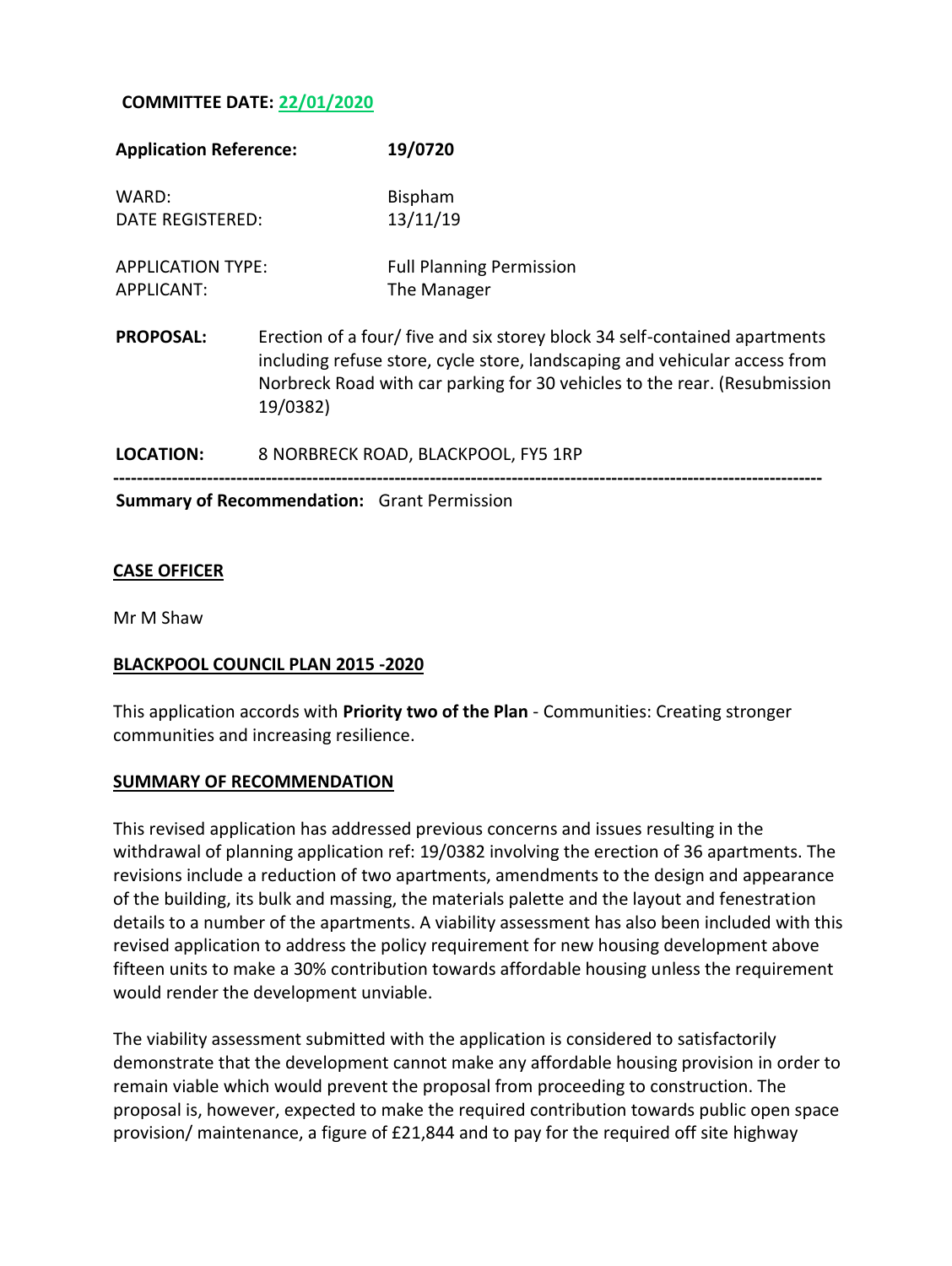works. On this basis, and subject to a number of conditions to ensure the satisfactory delivery of the development, the application is recommended for approval.

# **INTRODUCTION**

The former Mariners Public House was demolished approximately ten years ago having been vacant for some time following extensive fire damage. The front half of the site, where the Public House was located, has been enclosed with hoardings for a number of years and has been subject to fly tipping and also contained a large amount of building material and rubble from the demolition works. The site has since been cleared. The hardsurfaced rear half of the site has previously been used as a car park in association with the Public House.

The site was sold approximately twelve months ago and the current application is the second planning application submitted by the new owners. The site has also been subject to preapplication discussions. The first planning application was withdrawn due to a number of concerns over the size, design and layout of the development and this re-submission has considered to have addressed the previous concerns.

# **SITE DESCRIPTION**

A 0.2 hectare (2,000 sqm) vacant site which was the former site of the Mariner Public House demolished approximately ten years ago following extensive fire damage. The front half of the site has been enclosed with hoardings. The application site is located close to the junction with Queens Promenade and sits opposite Norbreck Castle. The site has a frontage onto Norbreck Road of 40 metres. The rear half of the site is bisected by an alleygated access road connecting Norcliffe Road and Chatsworth Avenue. An electricity sub-station sits adjacent the rear of the application site. Other than the two/ three/ four/ six and seven storey scale Norbreck Castle with an extensive frontage onto Queens Promenade, and a designated local centre a short distance further up Norbreck Road, the character of the area is of one, two and three storey residential property.

# **DETAILS OF PROPOSAL**

This is a full planning application involving the erection of a four/ five and six storey block comprising 34 self-contained apartments including refuse store, cycle store, landscaping and vehicular access from Norbreck Road. The proposed building would be built over the Norbreck Road access with car parking for 30 vehicles to the rear to be accessed from Norbreck Road, Norcliffe Road or Chatsworth Avenue although the entrance points from Norcliffe Road and Chatsworth Avenue are fitted with alleygates. The access from Norbreck Road would be via an automatic access gate.

The proposed building is shown to have a dark brick base and a dark grey cladding and contrasting light coloured render panels on the upper floors with textured panels also included. Most of the apartments also have balconies on the front or rear elevations. In addition to the front elevation varying in scale, being at its highest point in the centre of the site, the front elevation is also broken up into four different elements using differing materials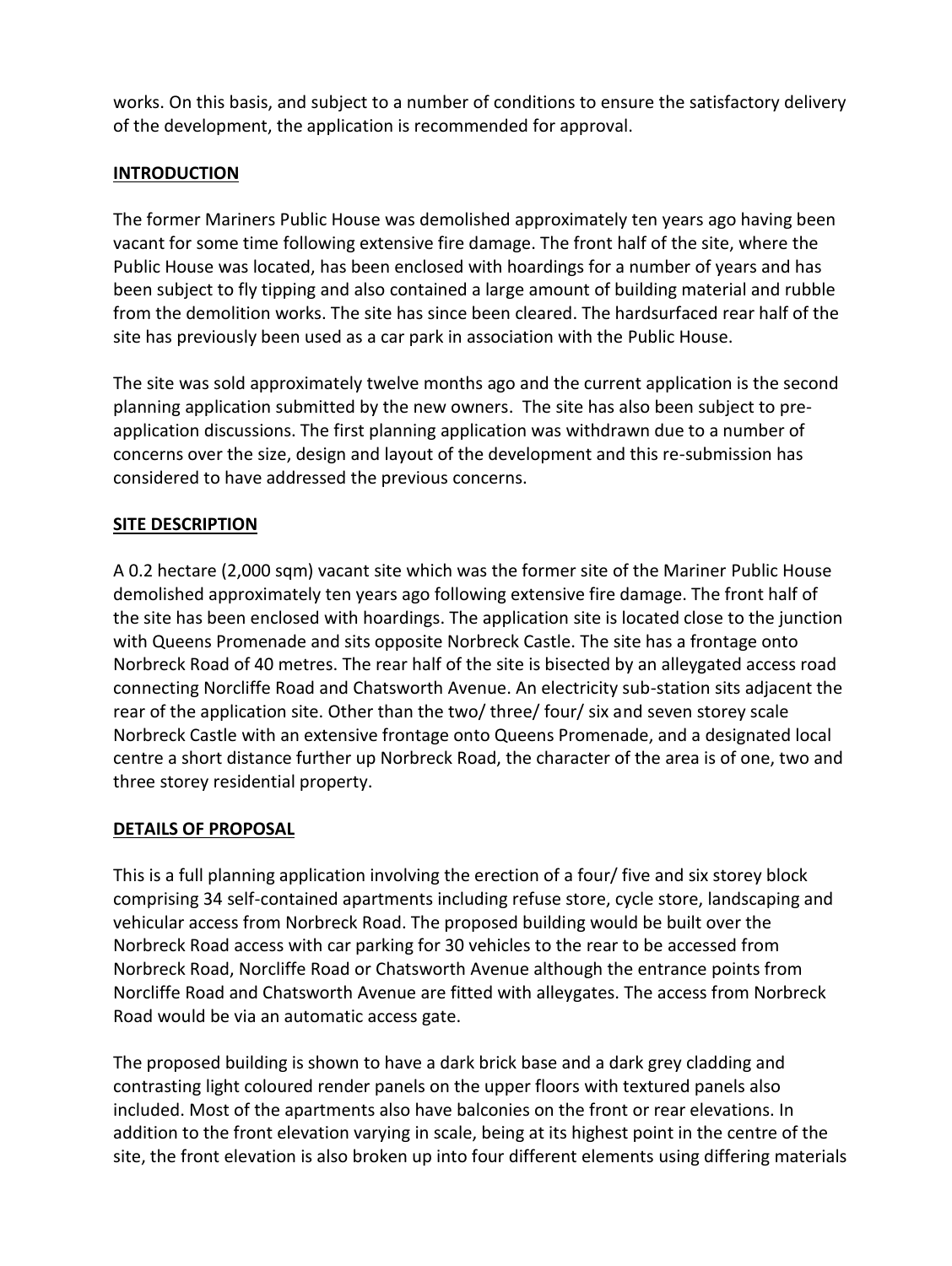and by staggering the front elevation. A front entrance into the building has been included to supplement the side entrance.

The 34 self-contained apartments comprise 11 x one bed, 22 x two bed and 1 x three bed apartment ranging from 54-61 sqm for the one bed apartments to 67-78 sqm for the two bed apartments and 91 sqm for the three bed apartment. The refuse storage and cycle parking areas are also located directly to the rear of the undercroft.

The application is accompanied by a Design and Access Statement, Drainage Strategy, Contaminated Land Study, 3D views, a Landscape Specification, a Planning Statement, a Solar Study and a Viability Assessment.

## **MAIN PLANNING ISSUES**

The main planning issues are considered to be:

- Principle of Development
- Acceptability of the Scale and Design
- Housing Mix, Density and Standards
- Impact on Residential Amenity
- Access and Car Parking
- Affordable Housing and Other Contributions
- Other Issues

These issues will be discussed in the assessment section of this report.

# **CONSULTATIONS**

**United Utilities Plc (Water)** With regards to the above development proposal, United Utilities wish to provide the following comments:

**Drainage** In accordance with the National Planning Policy Framework (NPPF) and the National Planning Practice Guidance (NPPG), the site should be drained on a separate system with foul water draining to the public sewer and surface water draining in the most sustainable way. Following our review of the submitted Drainage Strategy, we can confirm the proposals are acceptable in principle to United Utilities and therefore should planning permission be granted we request the following condition is attached to any approval:

The drainage for the development hereby approved, shall be carried out in accordance with principles set out in the submitted Foul and Surface Water Drainage Design Drawing C-0894- 02, Rev: A, Dated: 25/09/2019 which was prepared by Hamilton Technical Services. For the avoidance of doubt and unless otherwise agreed in writing by the Local Planning Authority, surface water from the overall site must drain at the restricted rate of 10 litres a second. The development shall be completed in accordance with the approved details.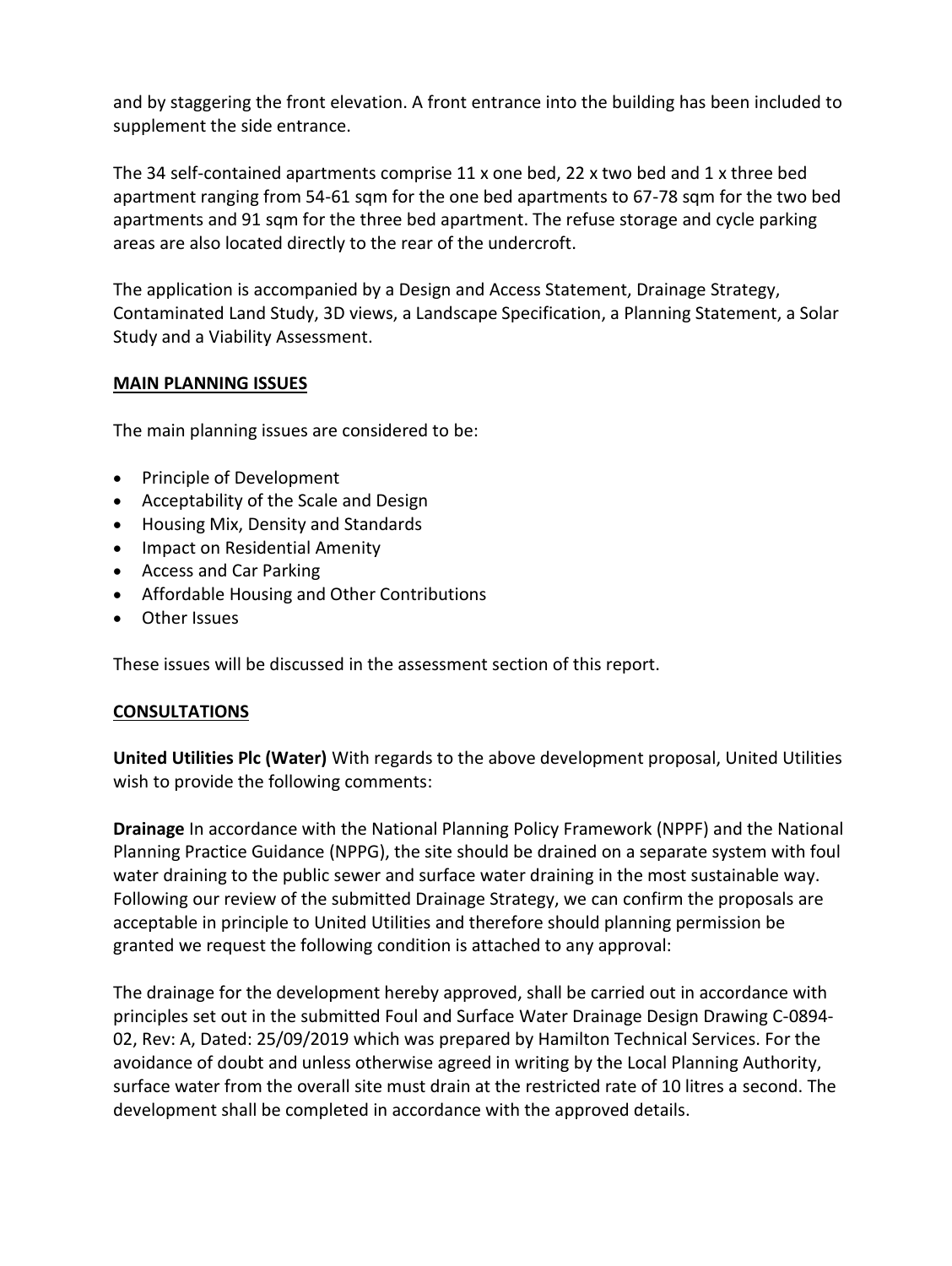Reason: To ensure a satisfactory form of development and to prevent an undue increase in surface water run-off and to reduce the risk of flooding.

Please note, United Utilities is not responsible for advising on rates of discharge to the local watercourse system. This is a matter for discussion with the Lead Local Flood Authority and / or the Environment Agency (if the watercourse is classified as main river).

If the applicant intends to offer wastewater assets forward for adoption by United Utilities, the proposed detailed design will be subject to a technical appraisal by an Adoptions Engineer as we need to be sure that the proposal meets the requirements of Sewers for Adoption and United Utilities Asset Standards. The detailed layout should be prepared with consideration of what is necessary to secure a development to an adoptable standard. This is important as drainage design can be a key determining factor of site levels and layout. The proposed design should give consideration to long term operability and give United Utilities a cost effective proposal for the life of the assets. Therefore, should this application be approved and the applicant wishes to progress a Section 104 agreement, we strongly recommend that no construction commences until the detailed drainage design, submitted as part of the Section 104 agreement, has been assessed and accepted in writing. Any works carried out prior to the technical assessment being approved is done entirely at the developers own risk and could be subject to change.

**Management and Maintenance of Sustainable Drainage Systems -** Without effective management and maintenance, sustainable drainage systems can fail or become ineffective. As a provider of wastewater services, we believe we have a duty to advise of this potential risk to ensure the longevity of the surface water drainage system and the service it provides to people. We also wish to minimise the risk of a sustainable drainage system having a detrimental impact on the public sewer network should the two systems interact. We therefore recommend a condition regarding a management and maintenance regime for any sustainable drainage system that is included as part of the proposed development.

For schemes of 10 or more units and other major development, we recommend the Local Planning Authority consults with the Lead Local Flood Authority regarding the exact wording of any condition. You may find the below a useful example:

Prior to occupation of the development a sustainable drainage management and maintenance plan for the lifetime of the development shall be submitted to the local planning authority and agreed in writing. The sustainable drainage management and maintenance plan shall include as a minimum:

a. Arrangements for adoption by an appropriate public body or statutory undertaker, or, management and maintenance by a residents management company; and b. Arrangements for inspection and ongoing maintenance of all elements of the sustainable drainage system to secure the operation of the surface water drainage scheme throughout its lifetime.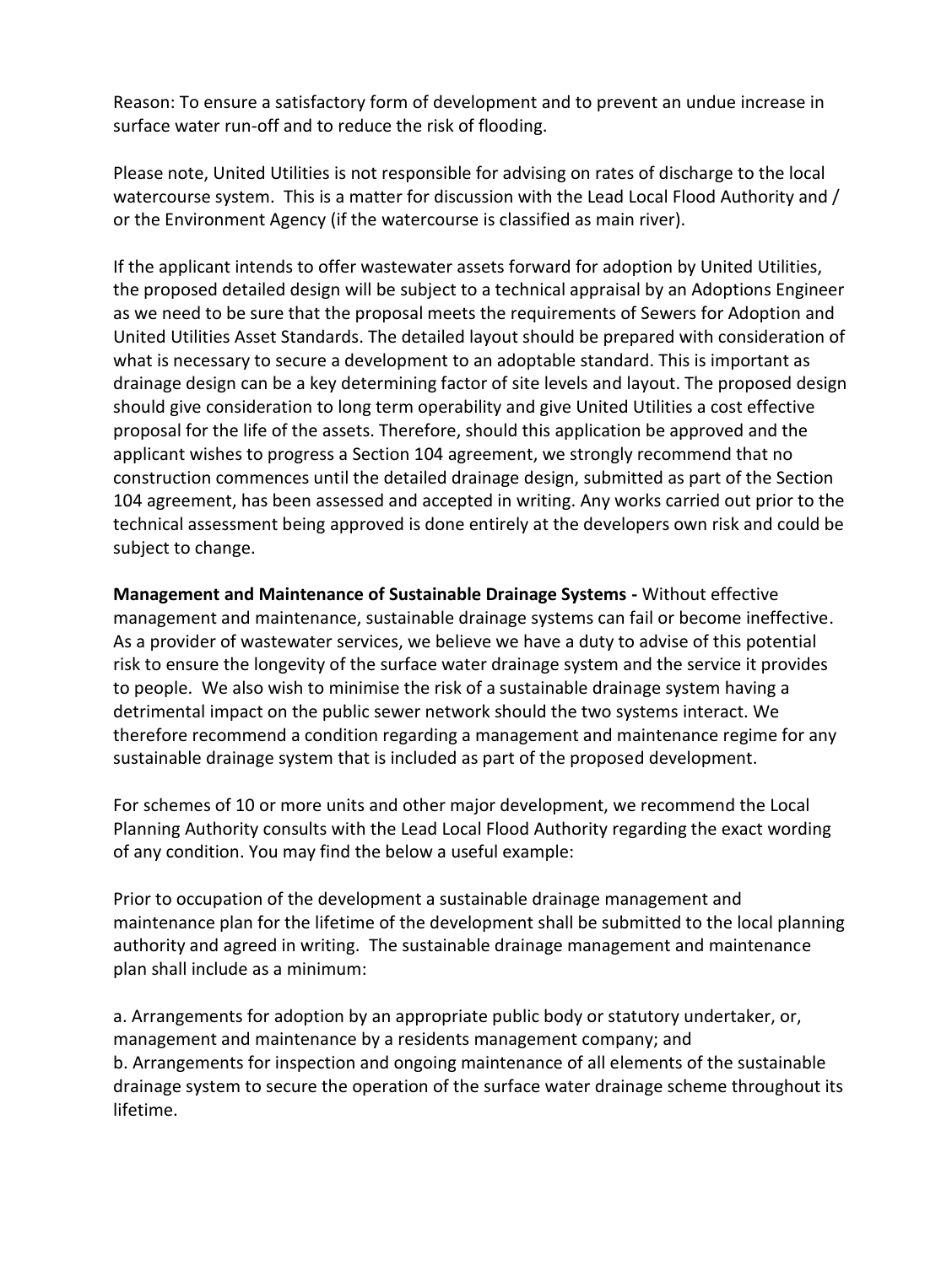The development shall subsequently be completed, maintained and managed in accordance with the approved plan.

Reason: To ensure that management arrangements are in place for the sustainable drainage system in order to manage the risk of flooding and pollution during the lifetime of the development.

Please note United Utilities cannot provide comment on the management and maintenance of an asset that is owned by a third party management and maintenance company. We would not be involved in the discharge of the management and maintenance condition in these circumstances.

**Water Supply -** As a multi-storey development is proposed we would recommend that the applicant install pump and storage of 24 hour capacity to guarantee an adequate and constant supply particularly to the upper floors.

If the applicant intends to obtain a water supply from United Utilities, we strongly recommend they engage with us at the earliest opportunity. If reinforcement of the water network is required to meet the demand, this could be a significant project and the design and construction period should be accounted for.

United Utilities Property, Assets and Infrastructure - A public sewer crosses this site and we may not permit building over it. We will require an access strip width of six metres, three metres either side of the centre line of the sewer which is in accordance with the minimum distances specified in the current issue of "Sewers for Adoption", for maintenance or replacement. Therefore a modification of the site layout, or a diversion of the affected public sewer at the applicant's expense, may be necessary. To establish if a sewer diversion is feasible, the applicant must discuss this at an early stage as a lengthy lead in period may be required if a sewer diversion proves to be acceptable.

Deep rooted shrubs and trees should not be planted in the vicinity of the public sewer and overflow systems. Where United Utilities assets exist, the level of cover to the water mains and public sewers must not be compromised either during or after construction.

It is the applicant's responsibility to investigate the possibility of any United Utilities assets potentially impacted by their proposals and to demonstrate the exact relationship between any assets and the proposed development. Due to the public sewer transfer in 2011, not all sewers are currently shown on the statutory sewer records and we do not always show private pipes on our plans.

**Community and Environmental Services Directorate, Contaminated Land -** Based on the information provided through the Desk Study no further investigation is required. If at any stage during construction contamination is identified then works are to cease and investigations are to be carried out.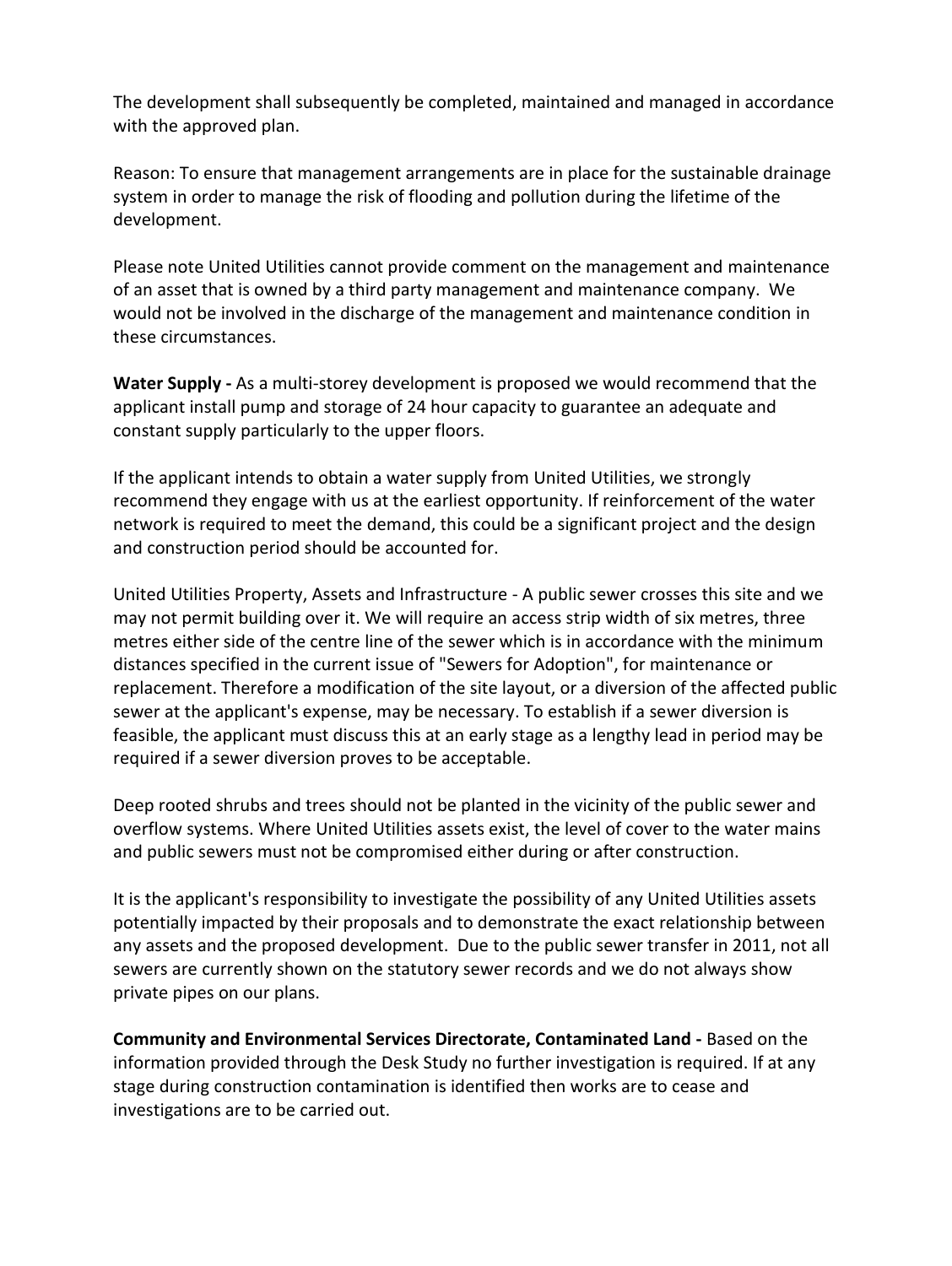**Education - Property and Development Officer -** No comments have been received at the time of preparing this report. Any comments that are received before the Committee meeting will be reported in the update note.

**WASTE - Commercial -** No comments have been received at the time of preparing this report. Any comments that are received before the Committee meeting will be reported in the update note.

**Head of Highways and Traffic Management:** - A scheme for upgrading the rear access street should be required by condition. The condition numbered 8 on the Decision Notice for 07/0192 is suitable and needs to refer to a drawing. I would suggest that the extent of works are agreed with the developer before a decision is made. It has also been clarified that the upgrading of bus stops (included in the 2007 condition) is no longer a requirement.

**Environmental Protection Manager (Environmental) -** No comments have been received at the time of preparing this report. Any comments that are received before the Committee meeting will be reported in the update note.

**Environment Agency -** No comments have been received at the time of preparing this report. Any comments that are received before the Committee meeting will be reported in the update note.

**Police Architectural Liaison Officer -** No comments have been received at the time of preparing this report. Any comments that are received before the Committee meeting will be reported in the update note.

# **PUBLICITY AND REPRESENTATIONS**

Press notice published: 22 November 2019 4 site notices displayed: 13 November 2019

Neighbours notified: 13 November 2019

# **9 Norcliffe Road Bispham, Blackpool**

Even though this version of plans has reduced the number of apartments from 36 to 34, there is still a shortfall in parking spaces for apartment residents and visitors. 30 spaces (of which only two are designated disabled) is insufficient. Mention has been made in the Design and Access Statement, that there is access via Chatsworth Avenue and Norcliffe Road. These are both unadopted roads and are gated with keys being held by those with garages or access to their property rear garden. What are the actual access arrangements for residents of this development upon completion? (These access points are currently unmonitored fly tipping areas). Increased usage of these areas will increase noise levels as the gates are manually operated. Should the gates be removed, vehicles that cannot be parked within the development will perhaps park here, thereby preventing access for public service vehicles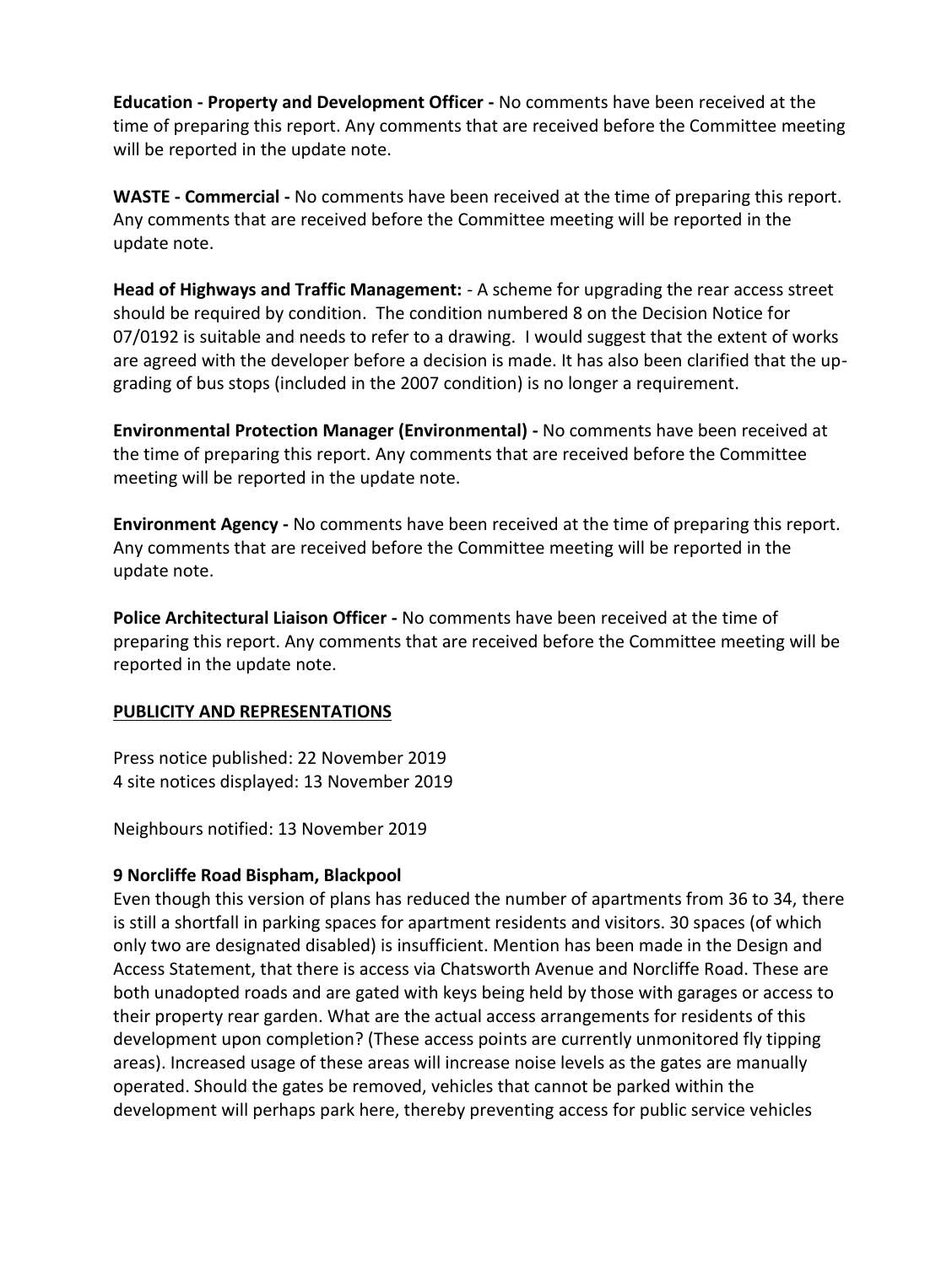### **NATIONAL PLANNING POLICY FRAMEWORK**

The revised National Planning Policy Framework (NPPF) retains the key objective of achieving sustainable development and hence there is a presumption that planning applications proposing sustainable development will be approved. It provides advice on a range of topics and is a material planning consideration in the determination of planning applications. The parts most relevant to this application are -

Chapter 5: delivering a sufficient supply of homes. Chapter 8: promoting healthy and safe communities. Chapter 11: making effective use of land. Chapter 12: achieving well-designed places.

### **BLACKPOOL LOCAL PLAN PART 1: CORE STRATEGY**

The Blackpool Local Plan: Part 1 - Core Strategy was adopted by the Council in January 2016. The policies in the Core Strategy that are most relevant to this application are -

### **SAVED POLICIES: BLACKPOOL LOCAL PLAN 2001-2016**

The Blackpool Local Plan: Part 1 - Core Strategy was adopted by the Council in January 2016. The policies in the Core Strategy that are most relevant to this application are -

CS1: Strategic Location of Development CS2: Housing Provision CS5: Connectivity CS6: Green Infrastructure CS7: Quality of Design CS9: Water Management CS11: Planning Obligations CS12: Sustainable Neighbourhoods CS13: Housing Mix, Density and Standards CS14: Affordable Housing

## **BLACKPOOL LOCAL PLAN PART 2: PROPOSED SITE ALLOCATIONS AND DEVELOPMENT MANAGEMENT POLICIES**

The Blackpool Local Plan Part 2 has been subject to an informal consultation exercise and will be subject to formal consultation later this year. At this point in time limited weight can be attached to the proposed policies. The policies in Part 2 that are most relevant to this application are -

DM5: Design Requirements for New Build Housing Developments DM20: Landscaping DM21: Public Health and Safety DM36: Community Facilities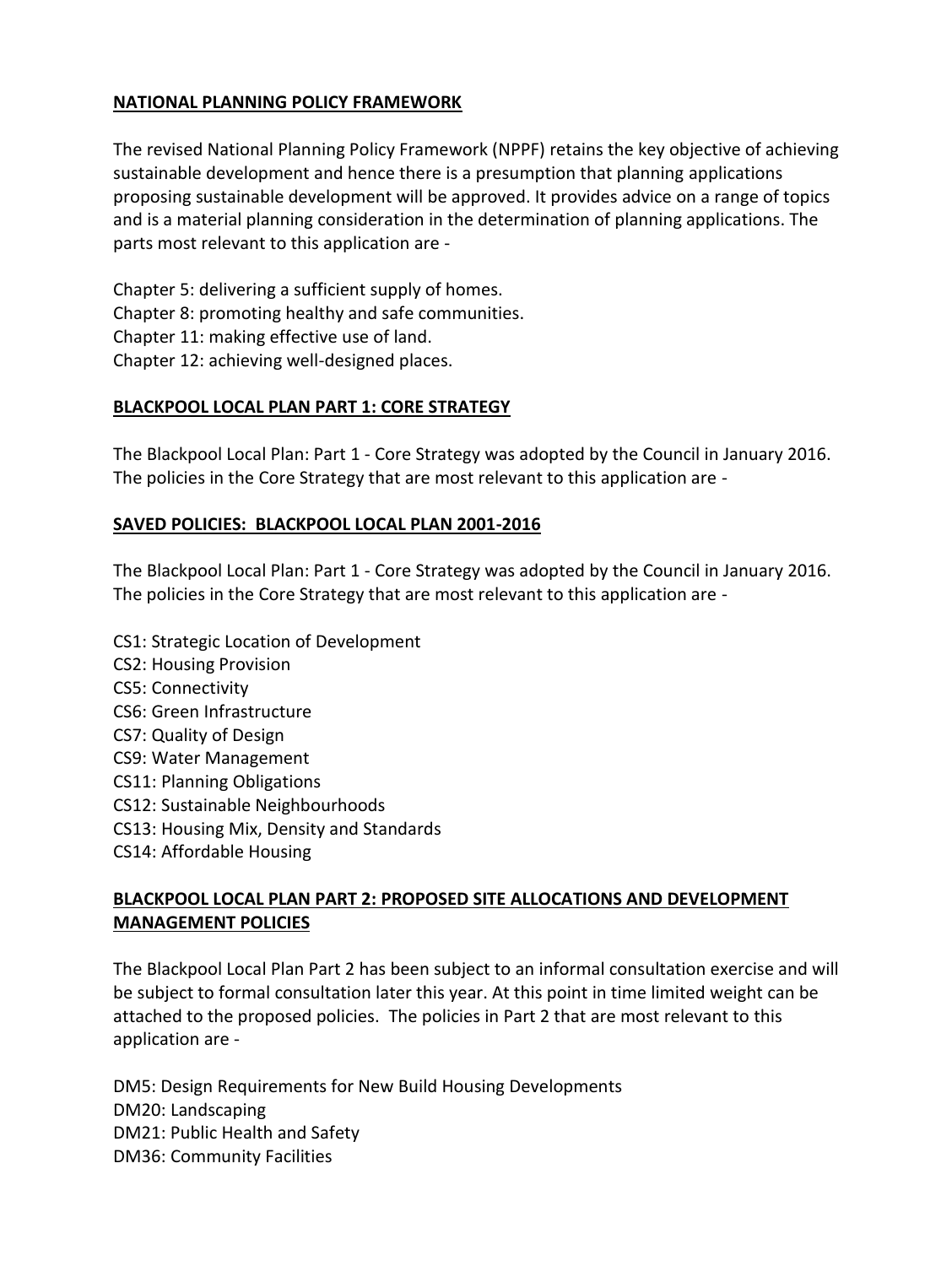### DM39: Transport requirements for new development

### **ASSESSMENT**

**Principle of Development** - the principle of re-developing this vacant site for residential use was established with the granting of planning permission for 35 apartments in February 2008 under ref: 07/1092. There has been no material change of circumstances since 2008 which would now mean that residential development on the site is unacceptable subject to the proposal satisfying current standards. Accordingly, the principle of residential development is considered acceptable subject to the revised details of this application, which are discussed below, being considered acceptable. The provision of apartments on the site will contribute towards the Council's housing supply and bring a site in poor condition which has been an eyesore for a number of years back into beneficial use. The proposal will also assist the local economy, for example, in supporting local shops and services, in addition to the environmental and physical improvements on offer.

**Acceptability of the Scale and Design -** Whilst the proposed development is 4/ 5 and 6 storeys in scale, as amended , it has an improved design stepping up in height more gradually with less massing at the sixth floor level. It has also been visually broken up into sections with a more varied materials palette, the inclusion of glazed balconies and a staggered front elevation. A front entrance has now been included creating a focal point on the front elevation to supplement the side entrance. The end result is that the proposed building fronts onto Norbreck Road much more comfortably without appearing overly heavy, cramped or bulky. Given the long range of visibility to the rear, the rear elevation has also been designed in a similar manner using the same materials palette and design features to break up the bulk and massing with the extensive inclusion of balconies, as on the front elevation, to give a more domestic appearance. The development has a double fronted appearance due to prominence and size of the rear elevation and the fact that it opens up onto the proposed car parking area. As amended from application 19/0372 the proposal is considered to be a quality development, the approval of appropriate facing materials will be dealt with by way of condition.

**Housing Mix, Density and Standards -** the application proposes 11 x one bed, 22 x two bed apartments and 1 x three bed apartment and satisfies the Council housing mix standard in Core Strategy Policy CS13 requiring a minimum of 70% of apartments on developments over 10 units or more to have two bedrooms or more. The one bed apartments range in size from 54-61 sqm which exceeds the 50 sqm standard set out in the National Technical Housing Standards (NTHS). The two bed apartments range from 67 sqm – 79 sqm are also in excess of the 61 sqm standards for a 3 person apartment (the figure is 70 sqm for a 2 bed 4 person apartment). The three bed apartment is 91 sqm which is within the 74 sqm - 95 sqm threshold for a 3 bed apartment with the NTHS.

27 of the 34 apartments have individual balconies/ terraces providing individual outdoor space so whilst there is fairly limited amenity space around the building, which is often the case with apartment developments. The proposal is nevertheless considered acceptable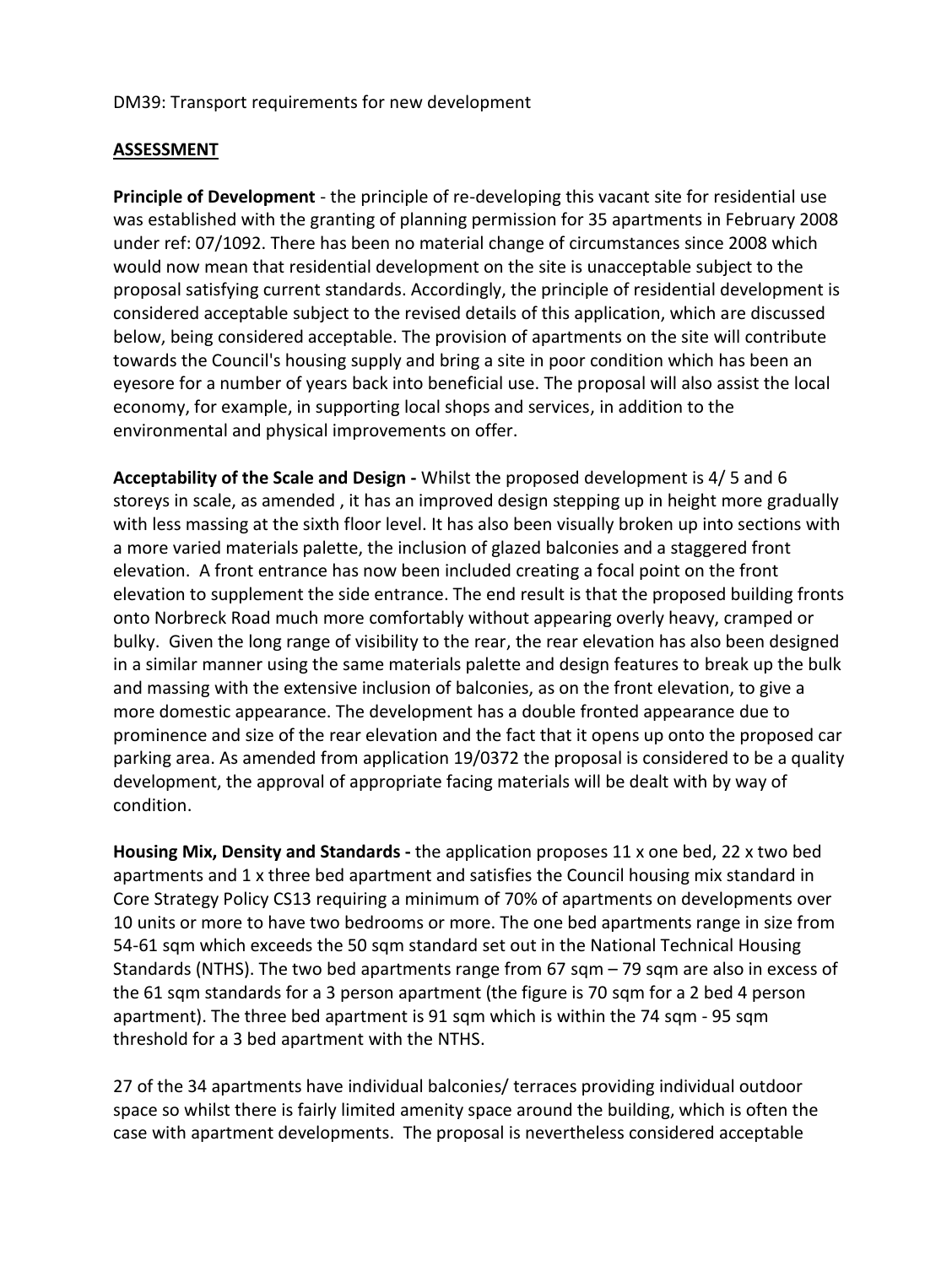given the inclusion of the balconies, and the proposal will also make the appropriate financial public open space contribution.

**Impact on Residential Amenity -** a solar study has been submitted to illustrate that the proposal will not adversely impact upon adjoining property in terms of overshadowing and loss of sunlight. A number of the apartments on the western elevation facing properties fronting Queens Promenade are shown to have obscure glazing to prevent overlooking issues with property fronting Queens Promenade and rely on clear glazed south facing windows to address any direct overlooking issue with neighbouring property. The layout of a number of flats on the western elevation, the footprint of the building and the window detailing has been amended to improve the outlook from and natural light received into flats on the western side of the building and in this respect the amended proposal is now considered acceptable subject to the obscure glazing of windows on the proposed western elevation.

There is a minimum distance of 30 metres to properties on Norcliffe Road and Chatsworth Avenue to the south and east of the application site. The distance from the western elevation of the building to properties close to the Norbreck Road/ Queens Promenade junction is between 8.7 metres and 13 metres. However those adjoining properties are not directly facing the proposed building and are angled to face southwards towards the rear parking area. This is a relationship that was accepted under planning application 07/0192 and is still, on balance, considered acceptable.

**Access and Car Parking -** the proposed undercroft access from Norbreck Road formed part of planning permission ref: 07/1092 and is still considered acceptable from a highway and pedestrian safety viewpoint. The proposed rear car parking area can also be accessed from either Norcliffe Road or Chatsworth Avenue via alleygates. The proposed car parking provision of 30 space equates to almost one space per apartment (88% provision) and is considered acceptable in this accessible and sustainable location close to bus and tram services and also close-by to local shops, schools and other local facilities.

Current car parking standards refer to a maximum provision of 1.5 spaces for developments in excess of 30 units however this number can be reduced by up to 35% for development in highly accessible locations. The application site is in a highly accessible location and therefore this reduces the car parking requirement to around 100% provision effectively leaving the proposal four spaces short. A limited number of additional spaces could be provided directly to the rear/ side of the building although this would reduce the limited amount of landscaping and amenity space around the building. Any additional provision may also impinge on the residential amenity of future residents of the rear ground floor apartments, for example, due to headlights shining into ground floor windows. It is not considered that a shortfall of four spaces is an overriding consideration in this instance.

An up-grading of the service road between Norcliffe Road and Chatsworth Avenue would be required to include re-surfacing and street lighting as part of any re-development of the application site. There is a footpath shown from Norbreck Road into the site in order to access the building and to provide direct access to the rear car park. The proposal is therefore considered to be in accordance with Policy AS1 of the Blackpool Local Plan 2001-2016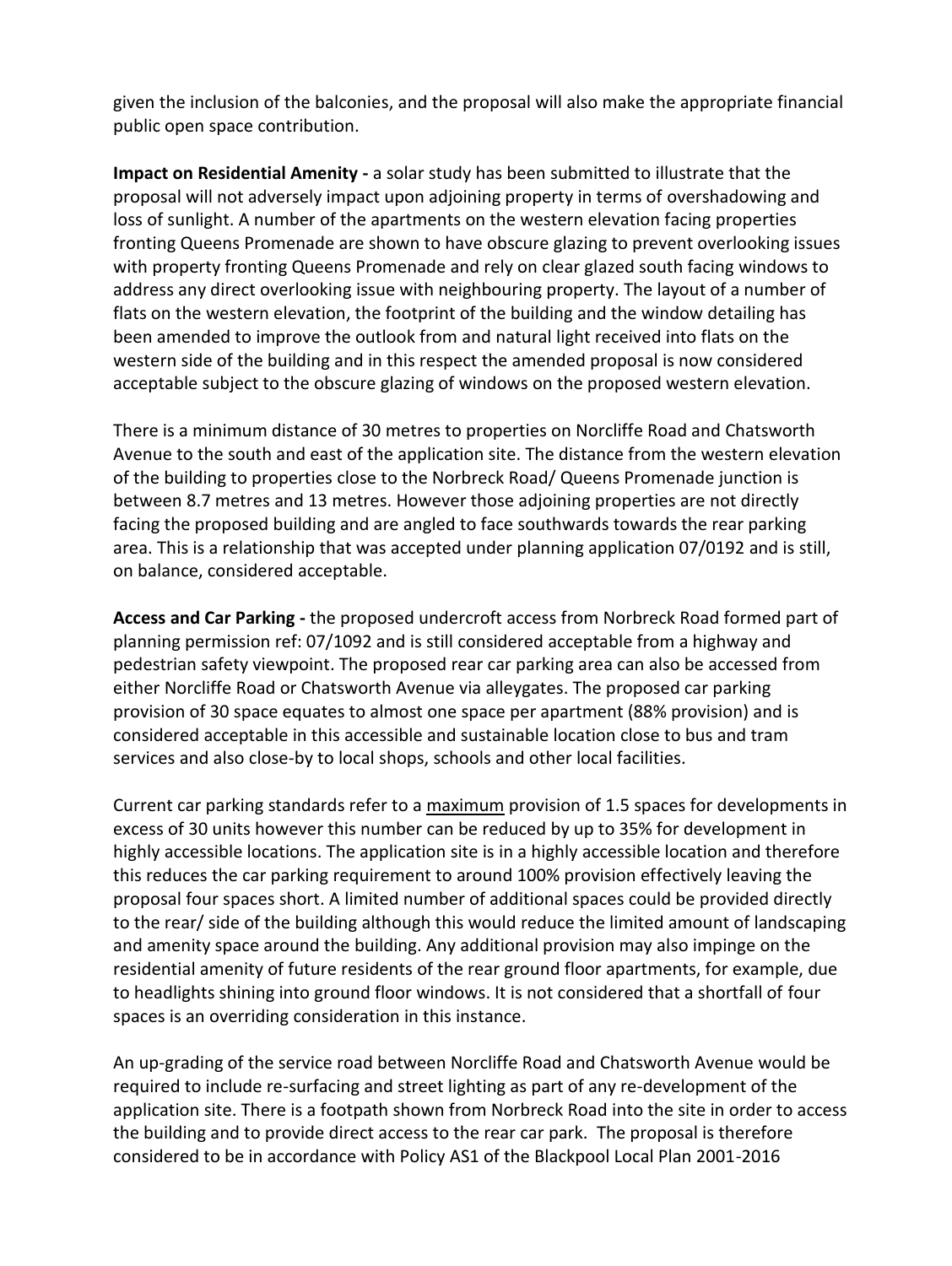**Affordable Housing and Other Contributions -** Policy CS14 of the Core Strategy requires a 30% provision of affordable housing on developments of 15 or more. However the application is accompanied by a viability assessment which concludes that the proposal is unviable with the requirement of an affordable housing contribution attached. Accordingly, and given the considerable environmental, economic and social benefits to be had from the proposal, the absence of an affordable housing contribution is accepted in this instance as a means of ensuring the development remains viable and can therefore be carried forward to fruition bringing this longstanding derelict site back into beneficial use.

The necessary off site highway works require the applicant/ developer to enter into a Section 278 highways agreement. There is also the requirement of a contribution of £21,844 towards public open space maintenance/ provision. Both these requirements will be dealt with by way of condition attached to any planning permission.

**Other Issues -** The application is within Flood Risk-Zone 1 however a Flood Risk Assessment is not required as the application site is below 1 hectare.

United Utilites and the Council as Lead Local Flood Authority have recommended the imposition of appropriate drainage conditions on any approval. The drainage strategy submitted with the application states surface water run off will have to be discharged into the public sewer network as occurs at present, and on site storage will be required to control the rate of discharge to the sewer network.

The site will be secured from Norbreck Road although general access to the development would still be possible from the rear although via the alleygates. However the development would be afforded ample natural surveillance from adjoining property and from within the development itself which would act as a crime deterrent. Any comments from the Police will be reported via the up-date notes.

# **CONCLUSION**

This is a brownfield site and the provision of housing on the site would contribute towards the Council's housing supply and bring a site in poor condition back into beneficial use. The proposal, as amended, has addressed the number of issues outlined above resulting in the withdrawal of planning application ref 19/0382 and the submitted viability assessment adequately demonstrates that the application of an affordable housing contribution will render the scheme unviable. Therefore the proposal is now considered to be in accordance with both local and national planning policy and guidance and accordingly the application is recommended for a conditional approval.

# **LEGAL AGREEMENT AND/OR DEVELOPER FINANCIAL CONTRIBUTION**

A S278 agreement under the Highways Act would be required to secure the necessary off-site highway works as set out in condition 9 and a payment of £21,844 will be required under condition 5 as a contribution towards the provision and/ or maintenance of public open space.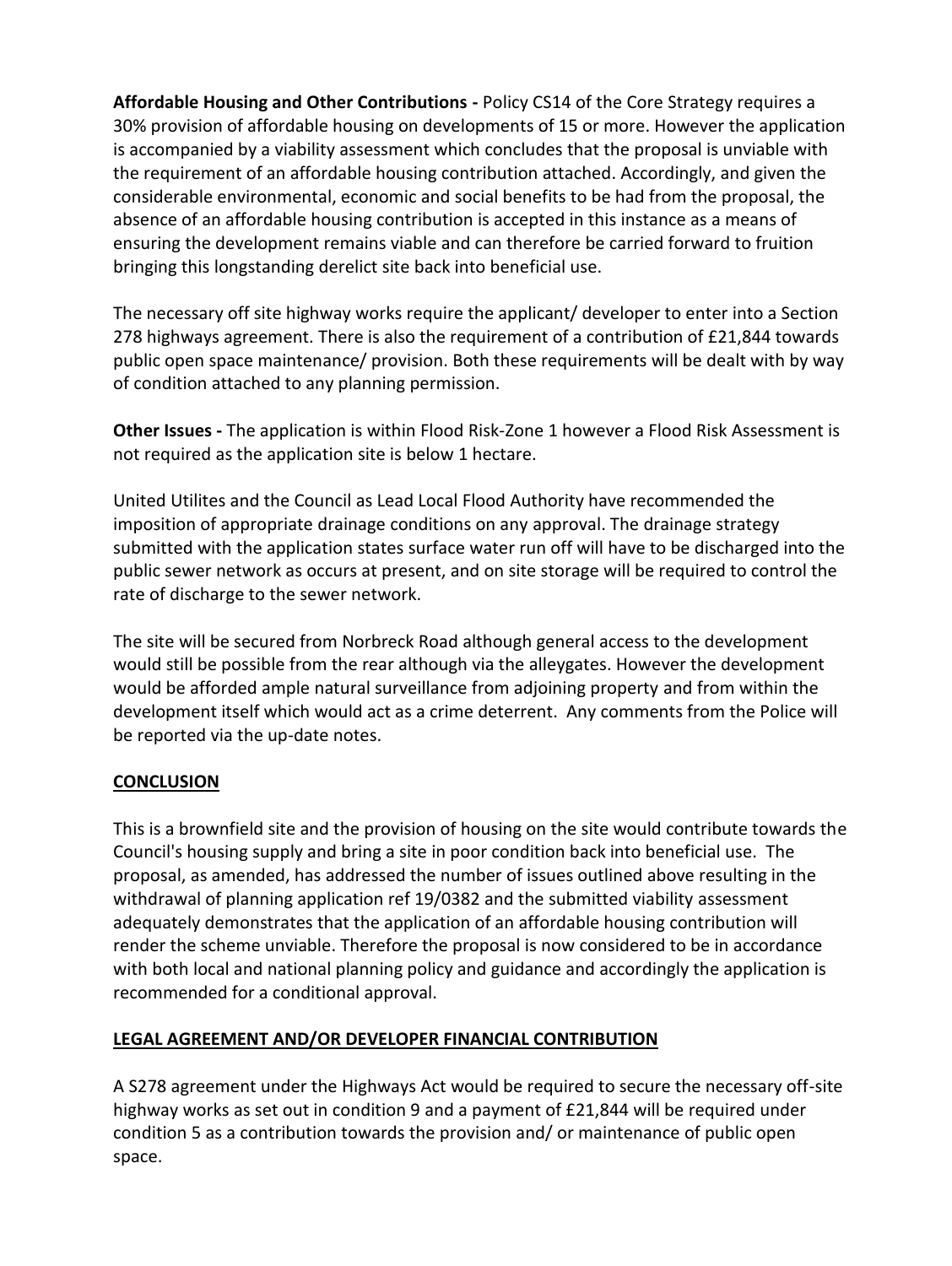#### **HUMAN RIGHTS ACT**

Under Article eight and Article one of the first protocol to the Convention on Human Rights, a person is entitled to the right to respect for private and family life, and the peaceful enjoyment of his/her property. However, these rights are qualified in that they must be set against the general interest and the protection of the rights and freedoms of others. It is not considered that the application raises any human rights issues.

### **CRIME AND DISORDER ACT 1998**

The contents of this report have been considered in the context of the Council's general duty, in all its functions, to have regard to community safety issues as required by section 17 of the Crime and Disorder Act 1998

### **BACKGROUND PAPERS**

Planning Application File(s) 19/0382 and 07/1092 and 07/0581 which can be accessed via the link below:

http://www.blackpool.gov.uk/planningapplications

**Recommended Decision:** Grant Permission

#### **Conditions and Reasons**

1. The development hereby permitted shall be begun before the expiration of three years from the date of this permission.

Reason: Required to be imposed pursuant to Section 91 of the Town and Country Planning Act 1990 (as amended).

2. The development shall be carried out, except where modified by the conditions attached to this permission, in accordance with the planning application received by the Local Planning Authority including the following plans:

Location Plan received by the Council on 29/10/19 Drawings numbered GA- 0000 P4, GA-0001 Rev P4, GA-0002 Rev P4, GA-0003 Rev P4, GA- 0004 Rev P4, GA-0005 Rev P4.

Reason: For the avoidance of doubt and so the Local Planning Authority can be satisfied as to the details of the permission.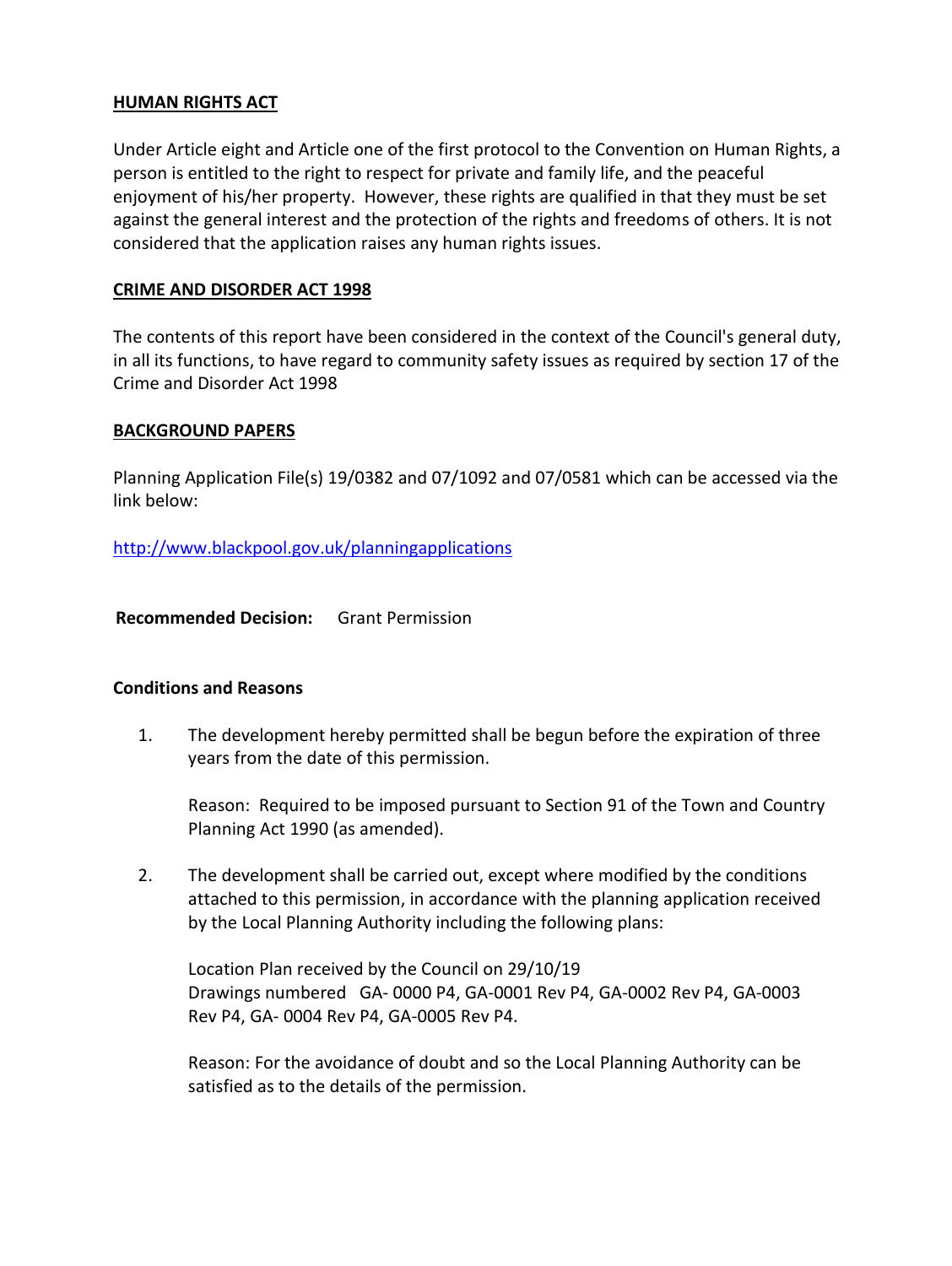3. Notwithstanding the submitted details;

(a) the materials to be used on the external elevations, and (b) the surfacing materials to be used in the site,

shall be submitted to and agreed in writing by the Local Planning Authority prior to the development being commenced.

Reason: In the interests of the appearance of the locality, in accordance with Policy LQ14 of the Blackpool Local Plan 2001-2016 and Policy CS7 of the Blackpool Local Plan Part 1: Core Strategy 2012-2027.

4. a) Notwithstanding the submitted plans no development shall take place until full details of both hard and soft landscaping works have been submitted to and approved in writing by the Local Planning Authority. These details shall include any proposed changes to existing ground levels, means of enclosure and boundary treatment, areas of soft landscaping, hard surfaced areas and materials, planting plans specifications and schedules (including plant size, species and number/ densities), existing landscaping to be retained, and shall show how account has been taken of any underground services.

b) The landscaping works shall be carried out in accordance with the approved details within the first planting season following completion of the development hereby approved or in accordance with a programme agreed in writing by the Local Planning Authority (whichever is sooner.)

c) Any trees or shrubs planted in accordance with this condition which are removed, uprooted, destroyed, die, or become severely damaged or seriously diseased within 5 years of planting shall be replaced within the next planting season by trees or shrubs of similar size and species to those originally required to be planted, unless the Local Planning Authority gives its written consent to any variation.

Reason. To ensure the site is satisfactorily landscaped in the interests of visual amenity and to ensure there are adequate areas of soft landscaping to act as a soakaway during times of heavy rainfall with regards to Policy LQ6 of the Blackpool Local Plan 2001-2016 and Policy CS7 of the Blackpool Local Plan Part 1: Core Strategy 2012-2027.

5. The development authorised by this permission shall not begin until the Local Planning Authority has approved a scheme to secure the provision of or improvements to offsite open space together with a mechanism for delivery, in accordance with Policy BH10 of the Blackpool Local Plan 2011-2016 and Supplementary Planning Guidance Note 11 "Open Space Provision for New Residential Development"(SPG11).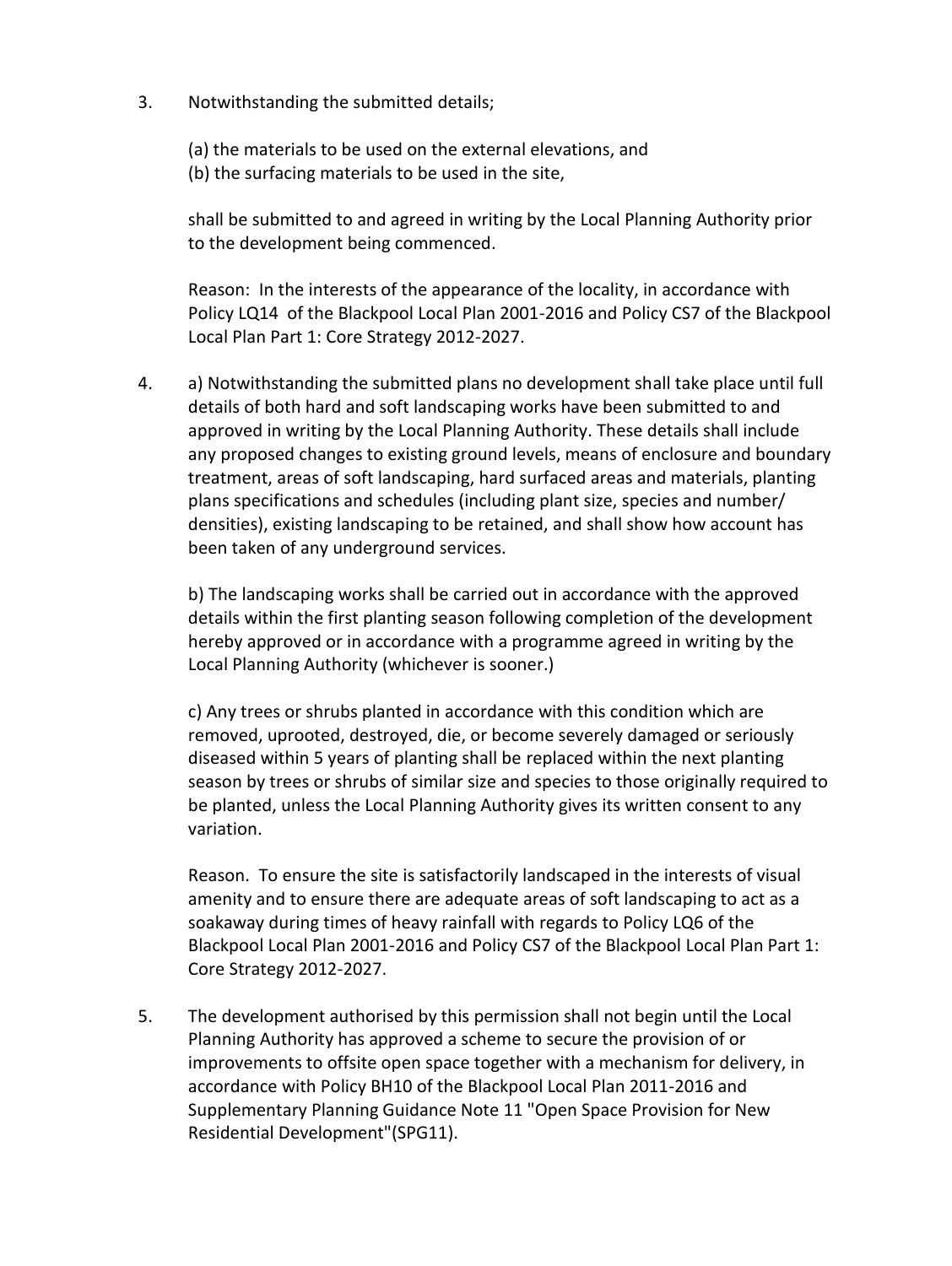Reason: To ensure sufficient provision of or to provide sufficient improvements to open space to serve the dwellings in accordance with Policy BH10 of the Blackpool Local Plan 2011-2016 and Supplementary Planning Guidance Note 11 "Open Space Provision for New Residential Development"(SPG11).

NOTE – The development is of a scale to warrant a contribution of £21,844 towards the provision of or improvement to off-site open space and management of the open space provision, in accordance with Policy BH10 of the Blackpool Local Plan 2001-2016 and SPG 11. The Applicant(s) should contact the Council to arrange payment of the contribution.

- 6. No development shall take place until a Construction Management Plan has been submitted to and approved in writing by the Local Planning Authority. The Construction Management Plan shall include and specify the provision to be made for the following:
	- dust mitigation measures during the construction period
	- control of noise emanating from the site during the construction period
	- hours and days of construction work for the development
	- contractors' compounds and other storage arrangements
	- provision for all site operatives, visitors and construction loading, off-loading, parking and turning within the site during the construction period
	- arrangements during the construction period to minimise the deposit of mud and other similar debris on the adjacent highways
	- the routing of construction traffic.

The construction of the development shall then proceed in accordance with the approved Construction Management Plan.

Reason: In the interests of the amenities of surrounding residents and to safeguard the character and appearance of the area in accordance with Policies LQ1 and BH3 of the Blackpool Local Plan 2001-2016 and Policy CS7 of the Blackpool Local Plan Part 1: Core Strategy 2012-2027.

7. Prior to the development hereby approved being first brought into use the car parking provision shown on the approved plans shall be provided and shall thereafter be retained.

Reason: In the interests of the appearance of the locality and highway safety, in accordance with Policies LQ1 and AS1 of the Blackpool Local Plan 2001-2016 and Policy CS7 of the Blackpool Local Plan Part 1: Core Strategy 2012-2027.

8. No flat shall be occupied until its internal layout and arrangements have been provided in accordance with the plans hereby approved. The layout of the accommodation and arrangements hereby approved shall thereafter be retained unless otherwise agreed in writing by the Local Planning Authority.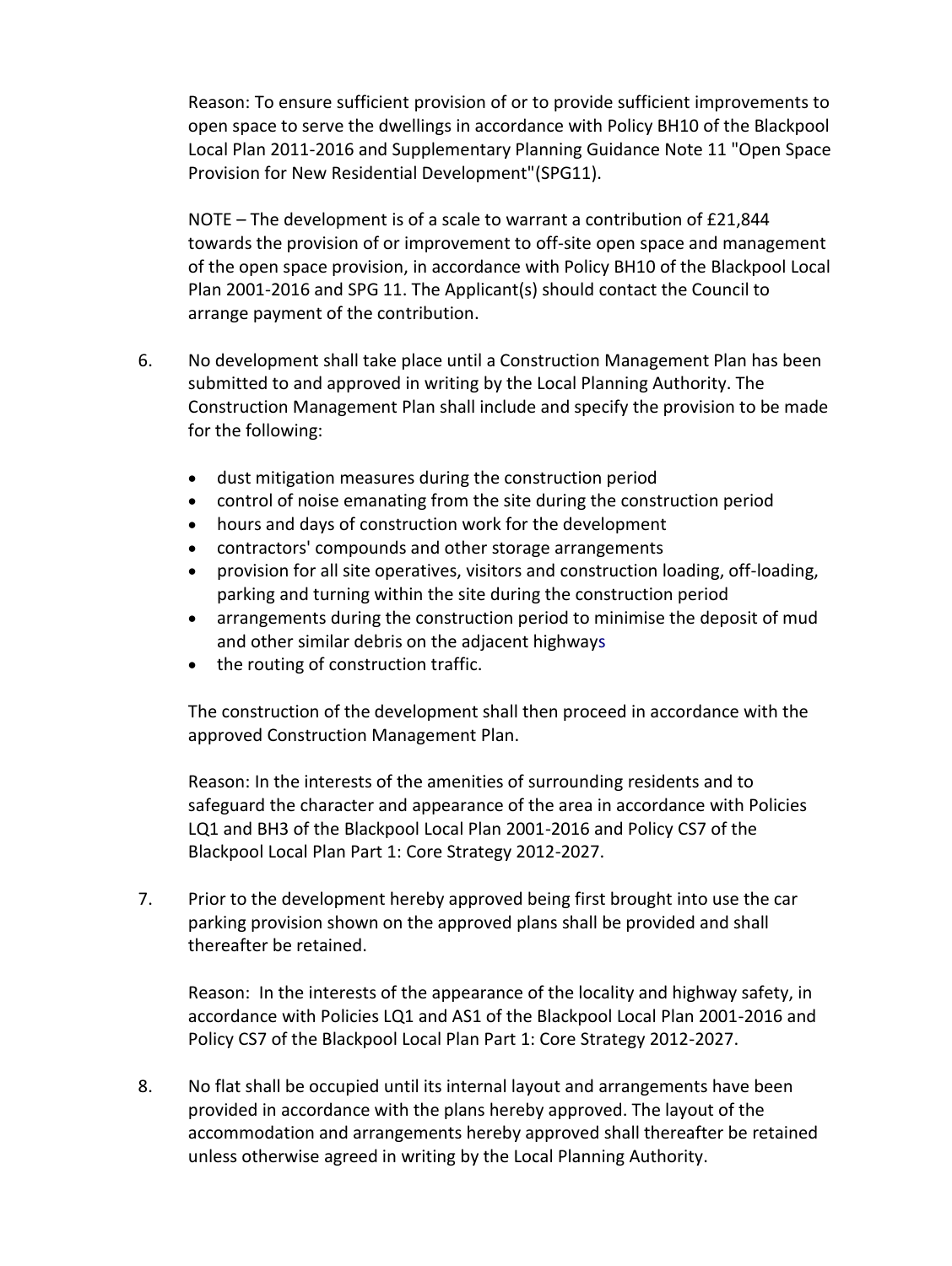Reason: In order to ensure that the accommodation accords with the Council's approved Supplementary Planning Guidance and to safeguard the living conditions of the occupiers of the flats, in accordance with Policies CS7 and CS13 of the Blackpool Local Plan Part 1: Core Strategy 2012-2027.

- 9. No development shall be commenced until a scheme of off-site highway works has been submitted to and agreed in writing with the Local Planning Authority. No flat shall be occupied until this scheme has been implemented in full. For the purposes of this condition the works shall include :
	- upgrade of the rear access from Norcliffe Road up to junction of rear access road with Chatsworth Avenue to adoptable standards (to include speed cushions).
	- street lighting to be upgraded at new entrance onto Norbreck Road and rear access entrance from Norcliffe Road.
	- provision of a vehicle and pedestrian access off Norbreck Road and the reinstatement of pavement in place of any redundant crossing.

Reason: In the interests of highway safety in accordance with Policy AS1 of the Blackpool Local Plan 2001-2016.

10. The premises shall be used for permanent residential occupation and for no other purpose (including any other purpose in Class C3 of the Schedule to the Town and Country Planning (Use Classes) Order 1987 or any Order revoking and re-enacting that Order).

Reason: To safeguard the living conditions of the occupants of nearby residential premises, in accordance with Policies RR2 and BH3 of the Blackpool Local Plan 2001-2016 and Policy CS7 of the Blackpool Local Plan Part 1: Core Strategy 2012- 2027.

11. Notwithstanding the provisions of the Town and Country Planning (General Permitted Development) Order 2015 (or any Order revoking and re-enacting that Order) no change of use from Use Class C3 (the subject of this permission) to Use Class C4 shall take place without the written approval of the Local Planning Authority.

Reason: To safeguard the living conditions of the occupants of nearby residential premises and to prevent the further establishment of Houses in Multiple Occupation which would further increase the stock of poor quality accommodation in the town and further undermine the aim of creating balanced and healthy communities, in accordance with Policies BH3 and HN5 of the Blackpool Local Plan 2001-2016 and Policies CS7, CS12 and CS13 of the Blackpool Local Plan Part 1: Core Strategy 2012-2027.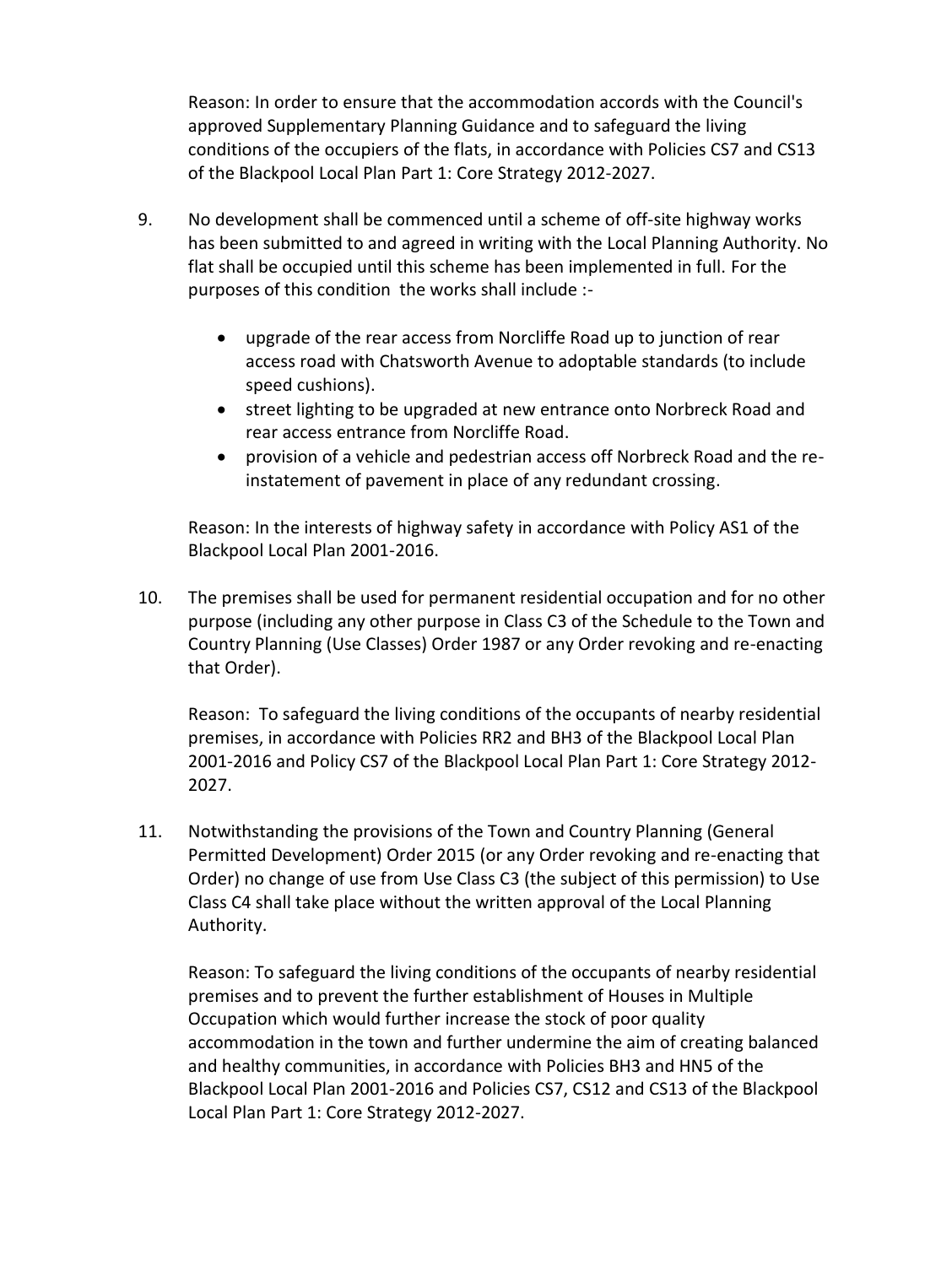12. Details of the appearance of the bin and cycle storage areas indicated on the approved plan(s) shall be submitted to and agreed in writing by the Local Planning Authority prior to the development being commenced and these agreed stores shall be provided prior to first occupation of the development and retained thereafter as such.

Reason: In the interests of the appearance of the site and locality, in accordance with Policies LQ1 and BH3 of the Blackpool Local Plan 2001-2016 and Policy CS7 of the Blackpool Local Plan Part 1: Core Strategy 2012-2027.

13. Foul and surface water shall be drained on separate systems.

Reason: To secure proper drainage and to manage the risk of flooding and pollution in accordance with Policy CS9 of the Blackpool Local Plan Part 1: Core Strategy 2012-2027.

- 14. Prior to the commencement of the development a sustainable drainage management and maintenance plan for the lifetime of the development shall be submitted to the Local Planning Authority and agreed in writing. The sustainable drainage management and maintenance plan shall include as a minimum:
	- a) The arrangements for adoption by an appropriate public body or statutory undertaker, or management and maintenance by a Site Management Company;
	- b) Arrangements concerning appropriate funding mechanisms for its ongoing maintenance of all elements of the sustainable drainage system (including mechanical components) to include elements such as:
	- I. on-going inspections relating to performance and asset condition assessments
	- II. operation costs for regular maintenance, remedial works and irregular maintenance caused by less sustainable limited life assets or any other arrangements to secure the operation of the surface water drainage scheme throughout its lifetime;
		- c) Means of access for maintenance and easements where applicable.

The development shall subsequently be completed, maintained and managed in accordance with the approved plan.

Reason: To manage flooding and pollution and to ensure that a managing body is in place for the sustainable drainage system and there is funding and maintenance mechanism for the lifetime of the development in accordance with Policy CS9 of the Blackpool Local Plan Part 1: Core Strategy 2012-2027.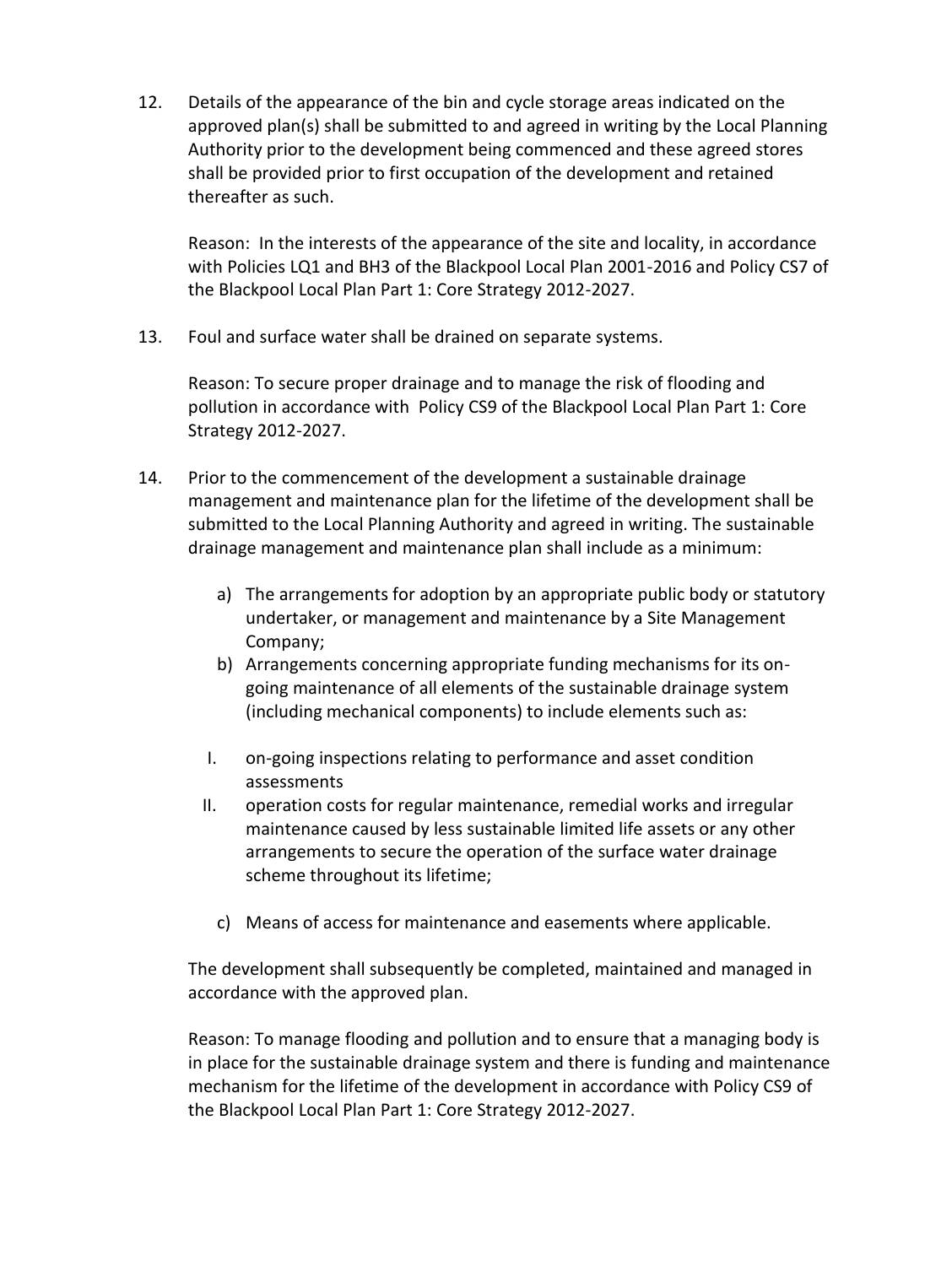15. (a) Prior to the commencement of any development, a surface water drainage scheme, based on the hierarchy of drainage options in the National Planning Practice Guidance and in accordance with the Non-Statutory Technical Standards for Sustainable Drainage Systems (March 2015) or any subsequent replacement national standards shall be submitted to and approved in writing by the Local Planning Authority. This scheme shall include the following:

(i) Evidence of an assessment of the site conditions to include site investigation and test results to confirm infiltrations rates;

(ii) Surveys and appropriate evidence to establish the position, capacity and interconnection of all watercourses and surface-water sewers within the application site and those outside of the site into which a direct or indirect connection is proposed;

(iii) A determination of the lifetime of the development design storm period and intensity (1 in 30 & 1 in 100 year + allowance for climate change - see EA advice Flood risk assessments: climate change allowances'), discharge rates and volumes (both pre and post development), temporary storage facilities, means of access for maintenance and easements where applicable , the methods employed to delay and control surface water discharged from the site, and the measures taken to prevent flooding and pollution of the receiving groundwater and/or surface waters, including watercourses, and details of flood levels in AOD;

(iv) A demonstration that the surface water run-off would not exceed 10 litres per second as required by United Utilities.

(v) Any works required off-site to ensure adequate discharge of surface water without causing flooding or pollution (which should include refurbishment of existing culverts and headwalls or removal of unused culverts where relevant);

(vi) Flood water exceedance routes, both on and off site;

(vii) A timetable for implementation, including phasing where applicable;

(viii) Details of water quality controls, where applicable.

(b) Unless otherwise agreed in writing by the Local Planning Authority, no surface water shall discharge to the public sewerage system either directly or indirectly.

(c) The scheme agreed pursuant to part (a) of this condition shall be implemented in full and in full accordance with the approved details before the development hereby approved is first brought into use.

Reason: To promote sustainable development, secure proper drainage of surface water and to manage the risk of flooding and pollution in accordance with the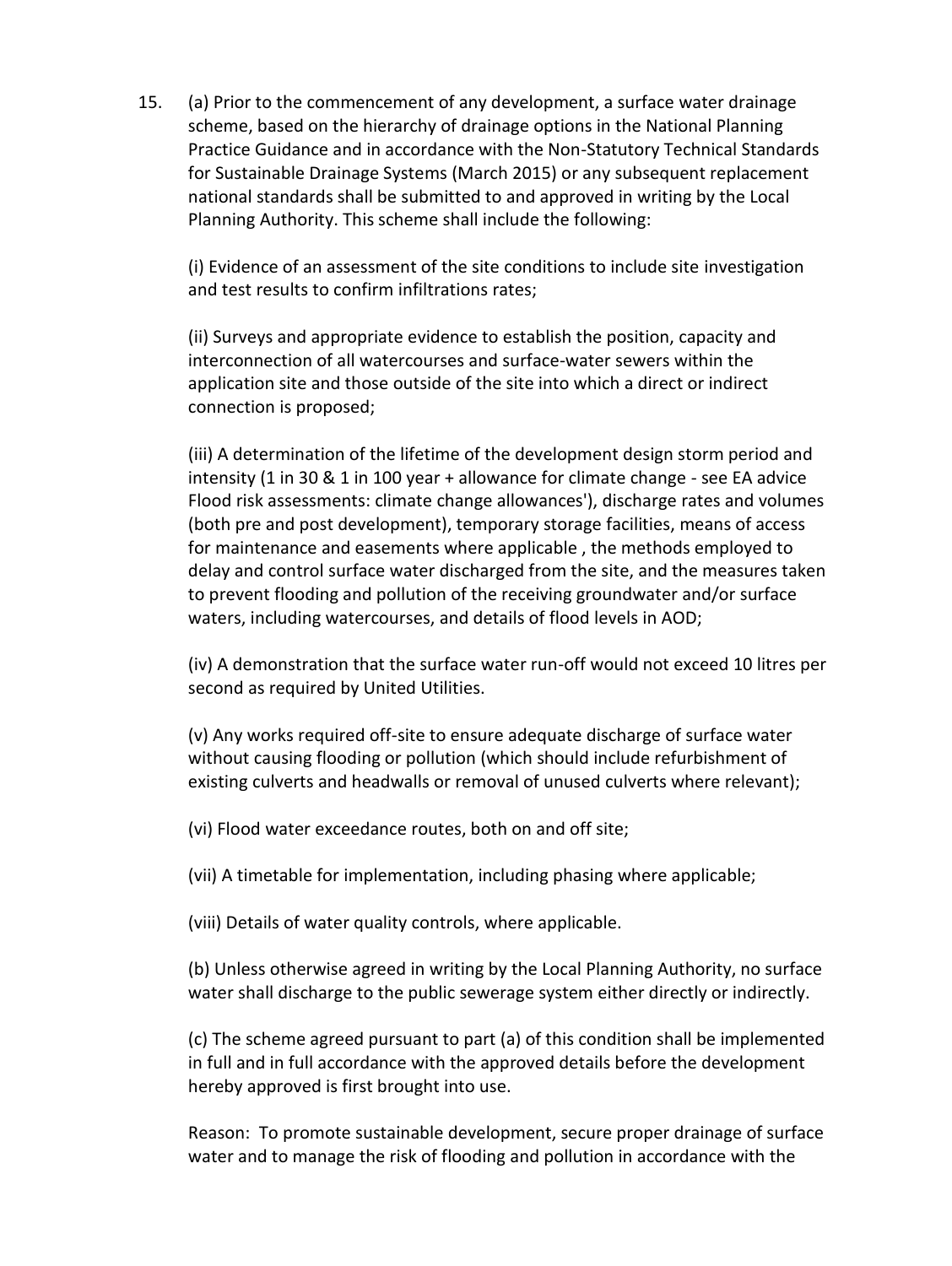provisions of the NPPF and NPPG and Policy CS9 of the Blackpool Local Plan Part 1: Core Strategy 2012-2027.

16. All glazing to the west elevation of the apartment building shall be at all times obscure glazed and fixed permanently closed unless otherwise agreed in writing with the Local Planning Authority.

Reason: To safeguard the living conditions of the occupants of the neighbouring premises, in accordance with Policies BH3 and LQ14 of the Blackpool Local Plan 2001-2016 and Policy CS7 of the Blackpool Local Plan Part 1: Core Strategy 2012- 2027.

17. Other than the details shown on the approved plans, the roof of the building shall not be used for any other purpose other than as a means of escape in emergency or for maintenance of the building.

Reason: To safeguard the amenities of the adjoining premises, to safeguard the visual amenities of the area in accordance with Policy LQ14 and BH3 of the Blackpool Local Plan 2001-2016 and Policy of the Blackpool Local Plan Part 1: Core Strategy 2012-2027.

18. Notwithstanding the information shown on the approved plans 1:50 scale sections showing the elevational detailing of the building shall be submitted to and agreed in writing by the Local Planning Authority prior to commencement of works above ground level, and the development shall subsequently be constructed in accordance with these agreed details.

Reason: In the interests of the appearance of the premises and locality in accordance with Policies LQ1 and LQ4 of the Blackpool Local Plan 2001-2016 and Policy CS7 of the Blackpool Local Plan Part 1: Core Strategy 2012-2027.

19. Details of an external lighting scheme to the building to be incorporated into the development shall be submitted to and agreed in writing by the Local Planning Authority prior to the commencement of works above ground level and such scheme shall be implemented prior to the first occupation of the development hereby approved and retained thereafter.

Reason: In the interests of the appearance of the development in accordance with Policies LQ1 and LQ4 of the Blackpool Local Plan 2001-2016 and Policy CS7 of the Blackpool Local Plan Part 1: Core Strategy 2012-2027.